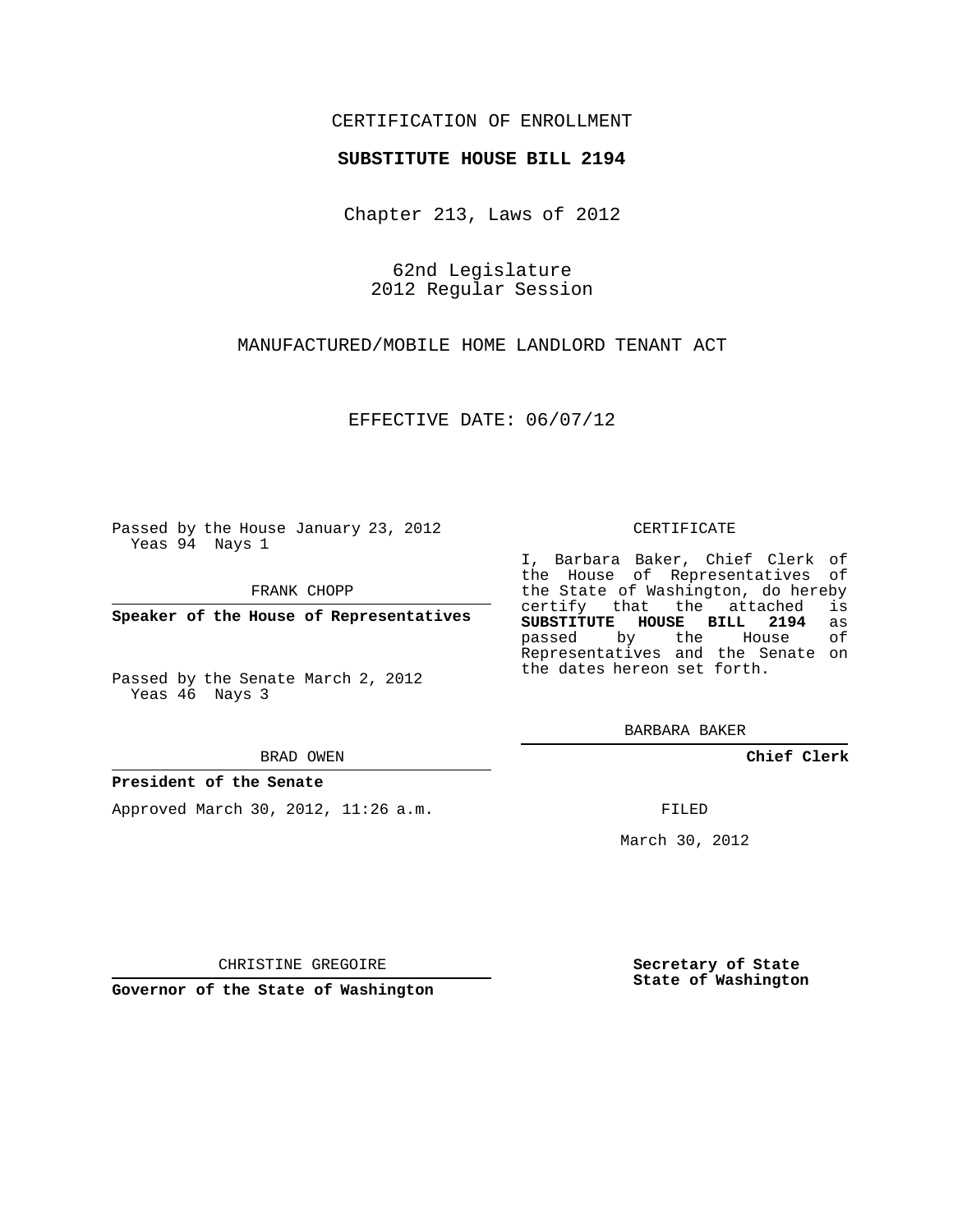# **SUBSTITUTE HOUSE BILL 2194** \_\_\_\_\_\_\_\_\_\_\_\_\_\_\_\_\_\_\_\_\_\_\_\_\_\_\_\_\_\_\_\_\_\_\_\_\_\_\_\_\_\_\_\_\_

\_\_\_\_\_\_\_\_\_\_\_\_\_\_\_\_\_\_\_\_\_\_\_\_\_\_\_\_\_\_\_\_\_\_\_\_\_\_\_\_\_\_\_\_\_

Passed Legislature - 2012 Regular Session

## **State of Washington 62nd Legislature 2012 Regular Session**

**By** House Judiciary (originally sponsored by Representatives Pedersen, Rodne, Goodman, and Kenney)

READ FIRST TIME 01/13/12.

 AN ACT Relating to modifying the manufactured/mobile home landlord tenant act and other related provisions; amending RCW 59.20.060, 59.20.070, 59.20.073, 59.20.080, and 59.20.200; and reenacting and amending RCW 59.30.020.

BE IT ENACTED BY THE LEGISLATURE OF THE STATE OF WASHINGTON:

 **Sec. 1.** RCW 59.20.060 and 2006 c 296 s 2 are each amended to read as follows:

 (1) Any mobile home space tenancy regardless of the term, shall be based upon a written rental agreement, signed by the parties, which shall contain:

 (a) The terms for the payment of rent, including time and place, and any additional charges to be paid by the tenant. Additional charges that occur less frequently than monthly shall be itemized in a 14 billing to the tenant;

 (b) Reasonable rules for guest parking which shall be clearly stated;

(c) The rules and regulations of the park;

 (d) The name and address of the person who is the landlord, and if such person does not reside in the state there shall also be designated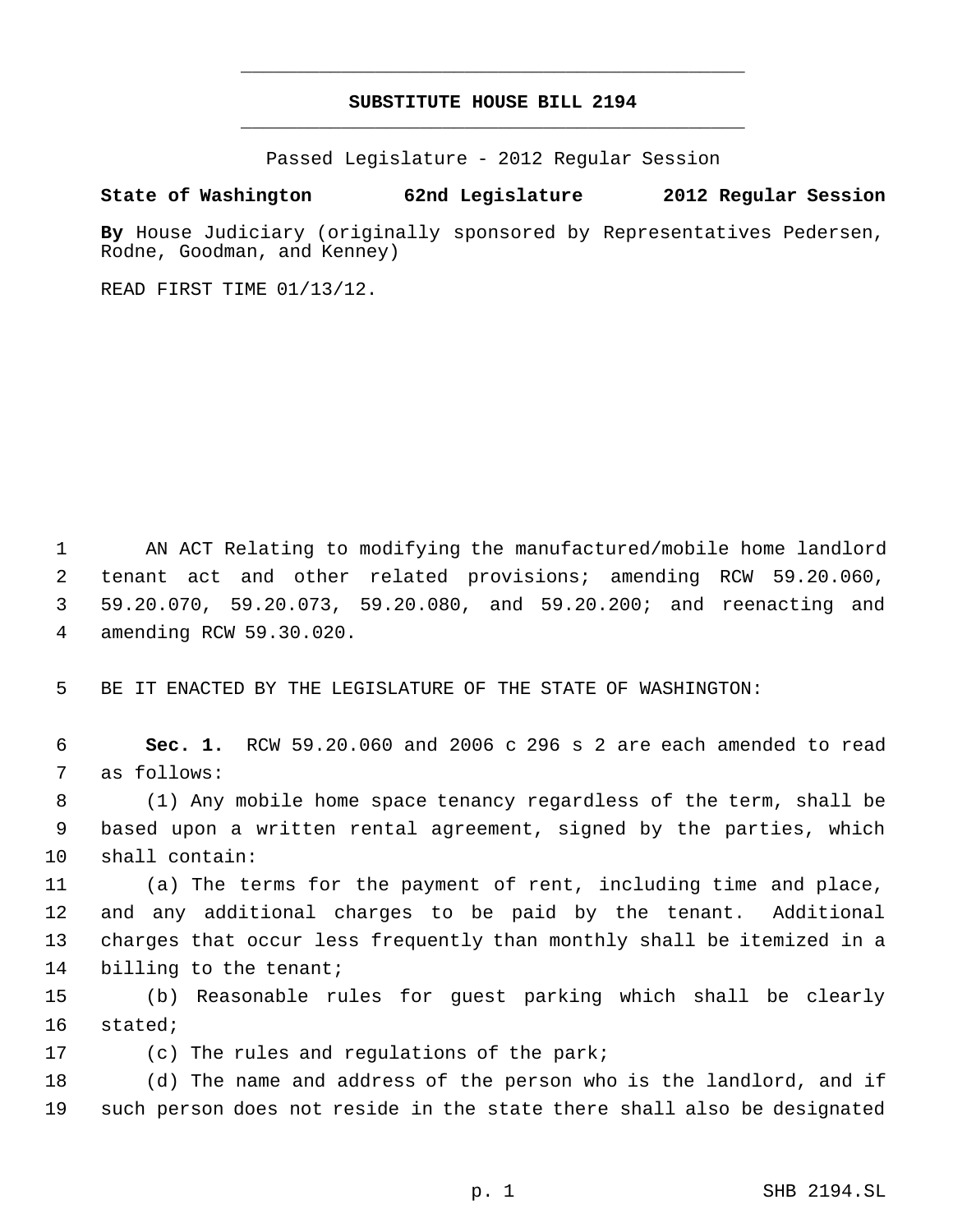by name and address a person who resides in the county where the mobile home park is located who is authorized to act as agent for the purposes of service of notices and process. If no designation is made of a person to act as agent, then the person to whom rental payments are to be made shall be considered the agent;

 (e) The name and address of any party who has a secured interest in the mobile home, manufactured home, or park model;

 (f) A forwarding address of the tenant or the name and address of a person who would likely know the whereabouts of the tenant in the event of an emergency or an abandonment of the mobile home, manufactured home, or park model;

 (g)(i) A covenant by the landlord that, except for acts or events beyond the control of the landlord, the mobile home park will not be converted to a land use that will prevent the space that is the subject of the lease from continuing to be used for its intended use for a period of three years after the beginning of the term of the rental agreement;

 (ii) A rental agreement may, in the alternative, contain a statement that: "The park may be sold or otherwise transferred at any time with the result that subsequent owners may close the mobile home park, or that the landlord may close the park at any time after the required notice." The covenant or statement required by this subsection must: (A) Appear in print that is in bold face and is larger than the other text of the rental agreement; (B) be set off by means of a box, blank space, or comparable visual device; and (C) be located directly above the tenant's signature on the rental agreement.

 (h) The terms and conditions under which any deposit or portion thereof may be withheld by the landlord upon termination of the rental agreement if any moneys are paid to the landlord by the tenant as a deposit or as security for performance of the tenant's obligations in a rental agreement;

 (i) A listing of the utilities, services, and facilities which will be available to the tenant during the tenancy and the nature of the fees, if any, to be charged;

35 (j) A written description, picture, plan, or map of the boundaries of a mobile home space sufficient to inform the tenant of the exact location of the tenant's space in relation to other tenants' spaces;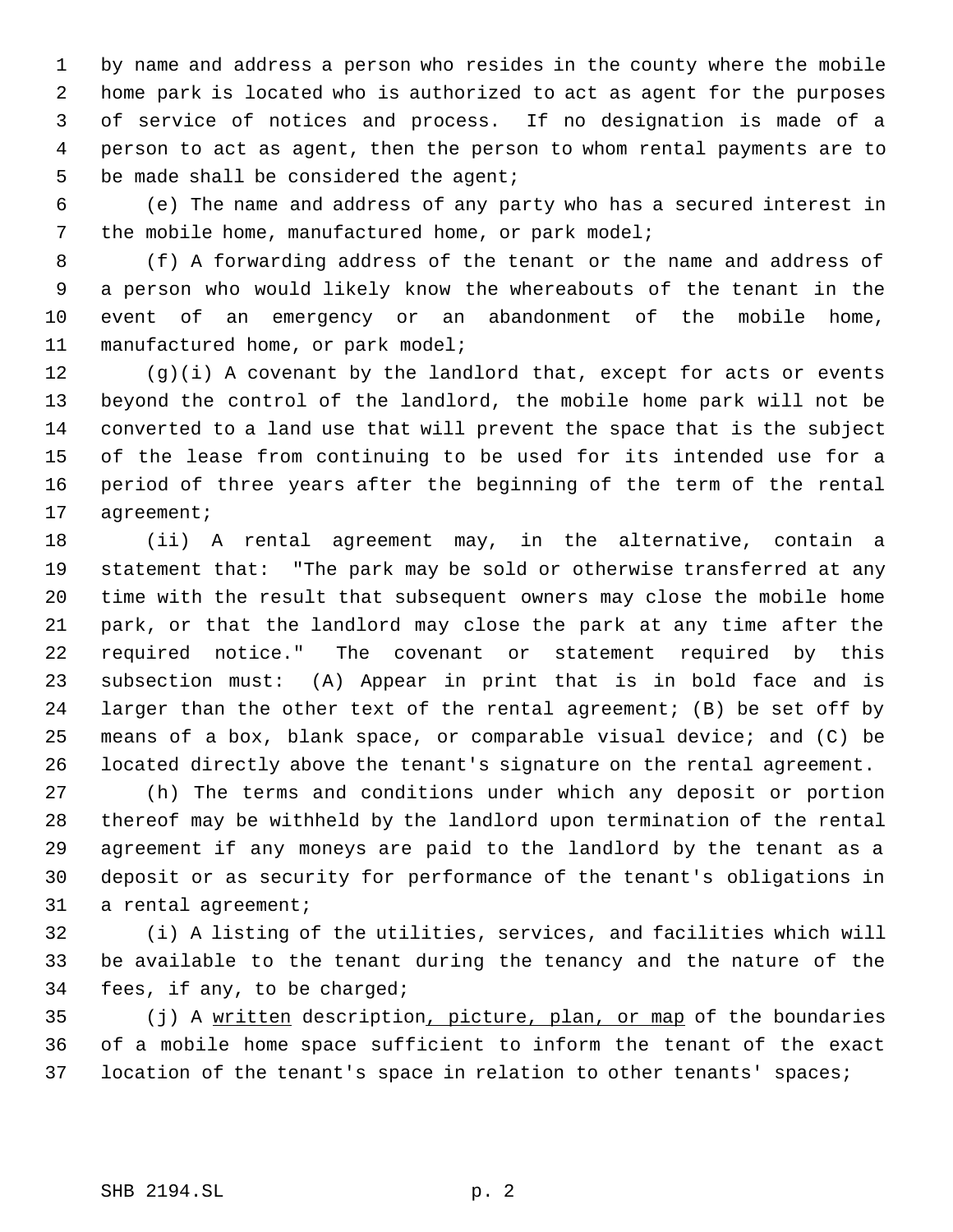(k) A written description, picture, plan, or map of the location of 2 the tenant's responsibility for utility hook-ups, consistent with RCW 59.20.130(6);

 (l) A statement of the current zoning of the land on which the mobile home park is located; and

6 ( $(\{\pm\})$ )  $(m)$  A statement of the expiration date of any conditional use, temporary use, or other land use permit subject to a fixed expiration date that is necessary for the continued use of the land as a mobile home park.

 (2) Any rental agreement executed between the landlord and tenant shall not contain any provision:

 (a) Which allows the landlord to charge a fee for guest parking unless a violation of the rules for guest parking occurs: PROVIDED, That a fee may be charged for guest parking which covers an extended period of time as defined in the rental agreement;

 (b) Which authorizes the towing or impounding of a vehicle except upon notice to the owner thereof or the tenant whose guest is the owner of the vehicle;

 (c) Which allows the landlord to alter the due date for rent payment or increase the rent: (i) During the term of the rental agreement if the term is less than one year, or (ii) more frequently than annually if the term is for one year or more: PROVIDED, That a rental agreement may include an escalation clause for a pro rata share of any increase in the mobile home park's real property taxes or utility assessments or charges, over the base taxes or utility assessments or charges of the year in which the rental agreement took effect, if the clause also provides for a pro rata reduction in rent or other charges in the event of a reduction in real property taxes or utility assessments or charges, below the base year: PROVIDED FURTHER, That a rental agreement for a term exceeding one year may provide for annual increases in rent in specified amounts or by a formula specified in such agreement;

 (d) By which the tenant agrees to waive or forego rights or remedies under this chapter;

 (e) Allowing the landlord to charge an "entrance fee" or an "exit fee." However, an entrance fee may be charged as part of a continuing care contract as defined in RCW 70.38.025;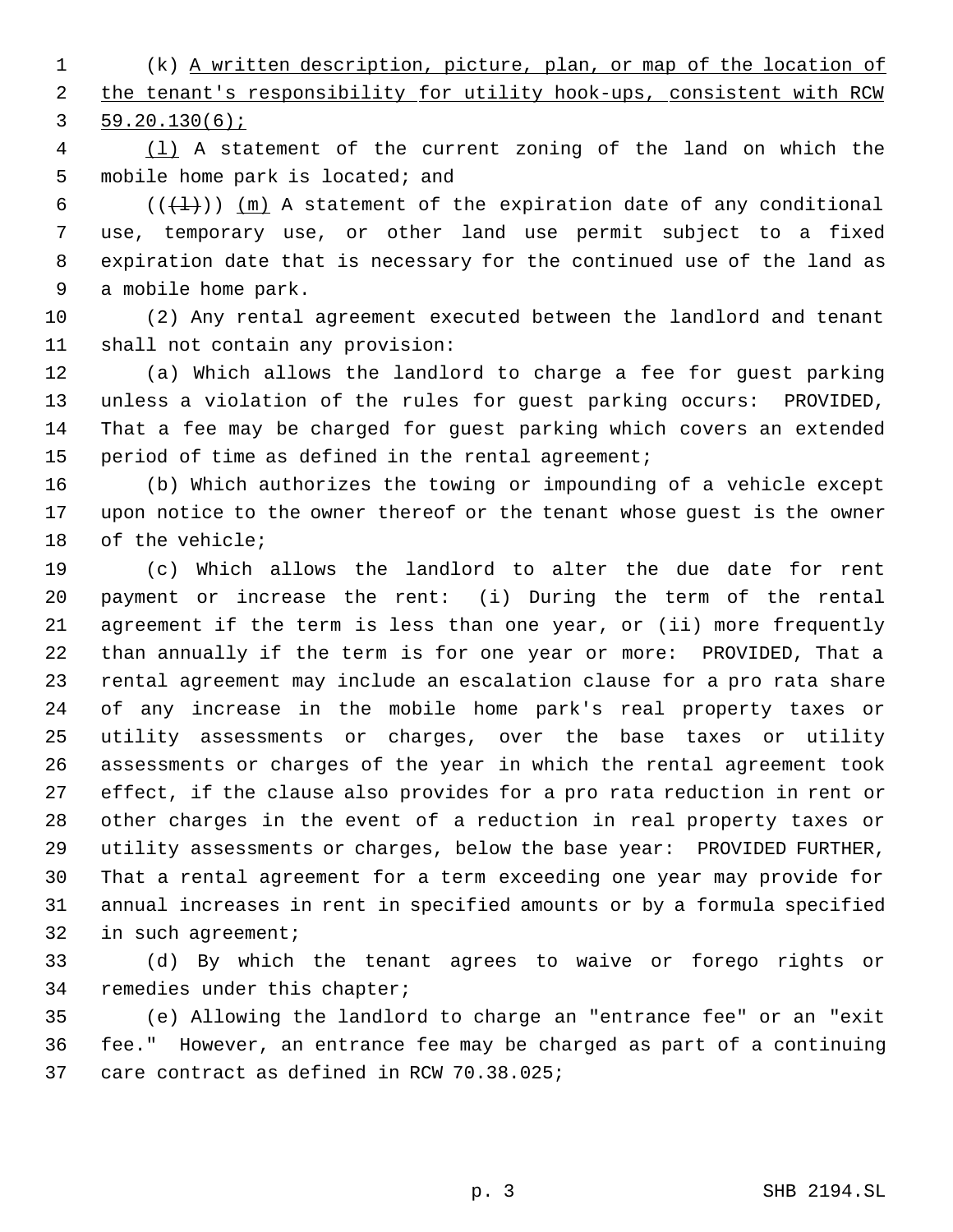(f) Which allows the landlord to charge a fee for guests: PROVIDED, That a landlord may establish rules charging for guests who remain on the premises for more than fifteen days in any sixty-day period;

 (g) By which the tenant agrees to waive or forego homestead rights provided by chapter 6.13 RCW. This subsection shall not prohibit such waiver after a default in rent so long as such waiver is in writing signed by the husband and wife or by an unmarried claimant and in consideration of the landlord's agreement not to terminate the tenancy for a period of time specified in the waiver if the landlord would be otherwise entitled to terminate the tenancy under this chapter; or

 (h) By which, at the time the rental agreement is entered into, the landlord and tenant agree to the selection of a particular arbitrator.

 (3) Any provision prohibited under this section that is included in 15 a rental agreement is unenforceable.

 **Sec. 2.** RCW 59.20.070 and 2003 c 127 s 2 are each amended to read as follows:

18 A landlord shall not:

 (1) Deny any tenant the right to sell such tenant's mobile home, 20 manufactured home, or park model within a park, or prohibit, in any 21 manner, any tenant from posting on the tenant's manufactured/mobile 22 home or park model, or on the rented mobile home lot, a commercially 23 reasonable "for sale" sign or any similar sign designed to advertise the sale of the manufactured/mobile home or park model. In addition, 25 a landlord shall not require the removal of the mobile home, manufactured home, or park model from the park because of the sale thereof. Requirements for the transfer of the rental agreement are in RCW 59.20.073. Nothing in this subsection prohibits a landlord from enforcing reasonable rules or restrictions regarding the placement of "for sale" signs on the tenant's manufactured/mobile home or park model, or on the rented mobile home lot, if (a) the main purpose of the 32 rules or restrictions is to protect the safety of park tenants or 33 residents and (b) the rules or restrictions comply with RCW 59.20.045. The landlord may restrict the number of "for sale" signs on the lot to two and may restrict the size of the signs to conform to those in

common use by home sale businesses;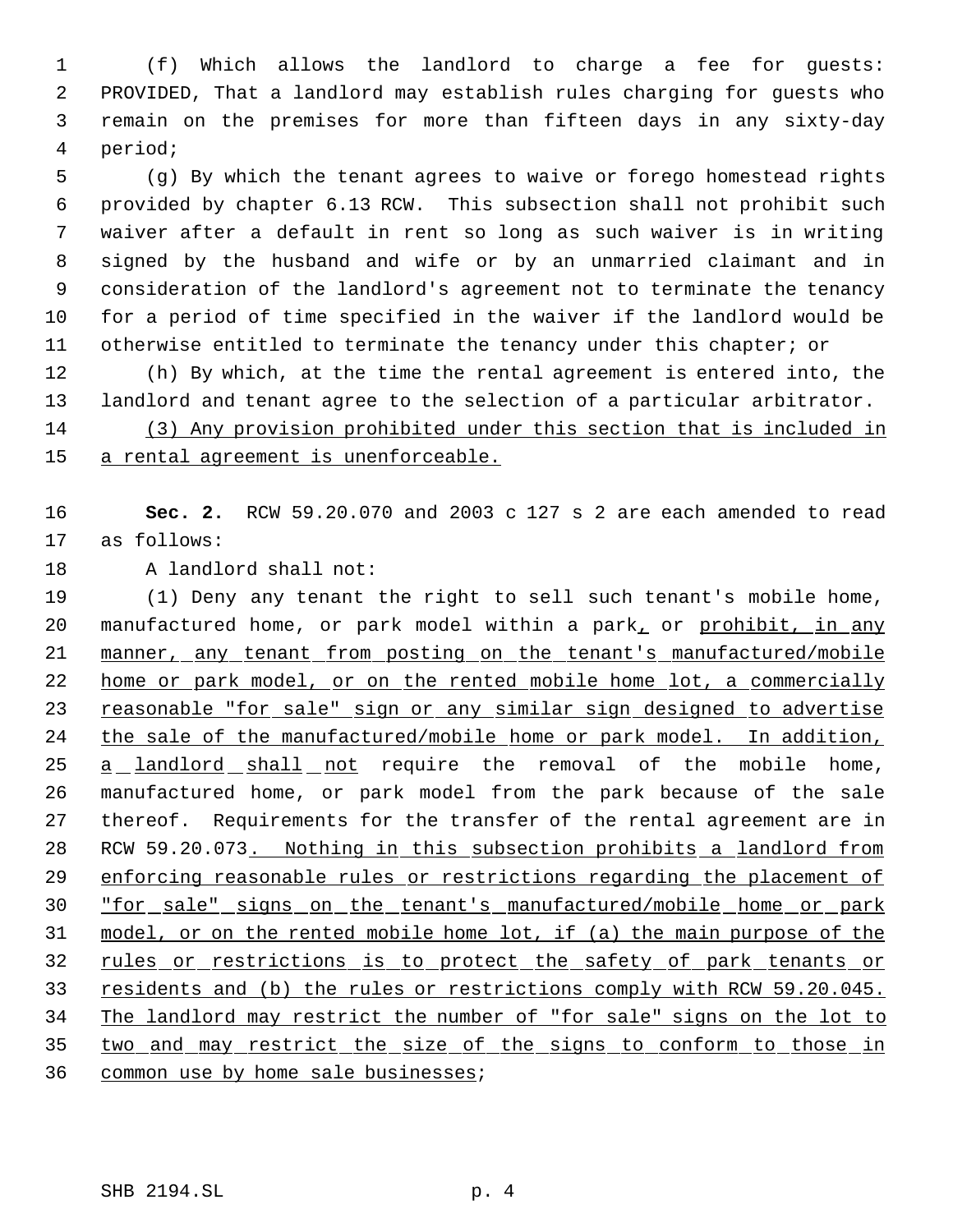(2) Restrict the tenant's freedom of choice in purchasing goods or services but may reserve the right to approve or disapprove any exterior structural improvements on a mobile home space: PROVIDED, That door-to-door solicitation in the mobile home park may be restricted in the rental agreement. Door-to-door solicitation does not include public officials or candidates for public office meeting or distributing information to tenants in accordance with subsection (3) or (4) of this section;

9 (3) Prohibit the distribution of information or meetings by tenants of the mobile home park to discuss mobile home living and affairs, including political caucuses or forums for or speeches of public officials or candidates for public office, or meetings of organizations 13 that represent the interest of tenants in the park, held in a tenant's home or any of the park community or recreation halls if these halls are open for the use of the tenants, conducted at reasonable times and in an orderly manner on the premises, nor penalize any tenant for participation in such activities;

 (4) Prohibit a public official or candidate for public office from meeting with or distributing information to tenants in their individual mobile homes, manufactured homes, or park models, nor penalize any tenant for participating in these meetings or receiving this information;

 (5) Evict a tenant, terminate a rental agreement, decline to renew a rental agreement, increase rental or other tenant obligations, decrease services, or modify park rules in retaliation for any of the following actions on the part of a tenant taken in good faith:

27 (a) Filing a complaint with any federal, state, county, or municipal governmental authority relating to any alleged violation by the landlord of an applicable statute, regulation, or ordinance;

 (b) Requesting the landlord to comply with the provision of this chapter or other applicable statute, regulation, or ordinance of the state, county, or municipality;

(c) Filing suit against the landlord for any reason;

 (d) Participation or membership in any homeowners association or group;

 (6) Charge to any tenant a utility fee in excess of actual utility costs or intentionally cause termination or interruption of any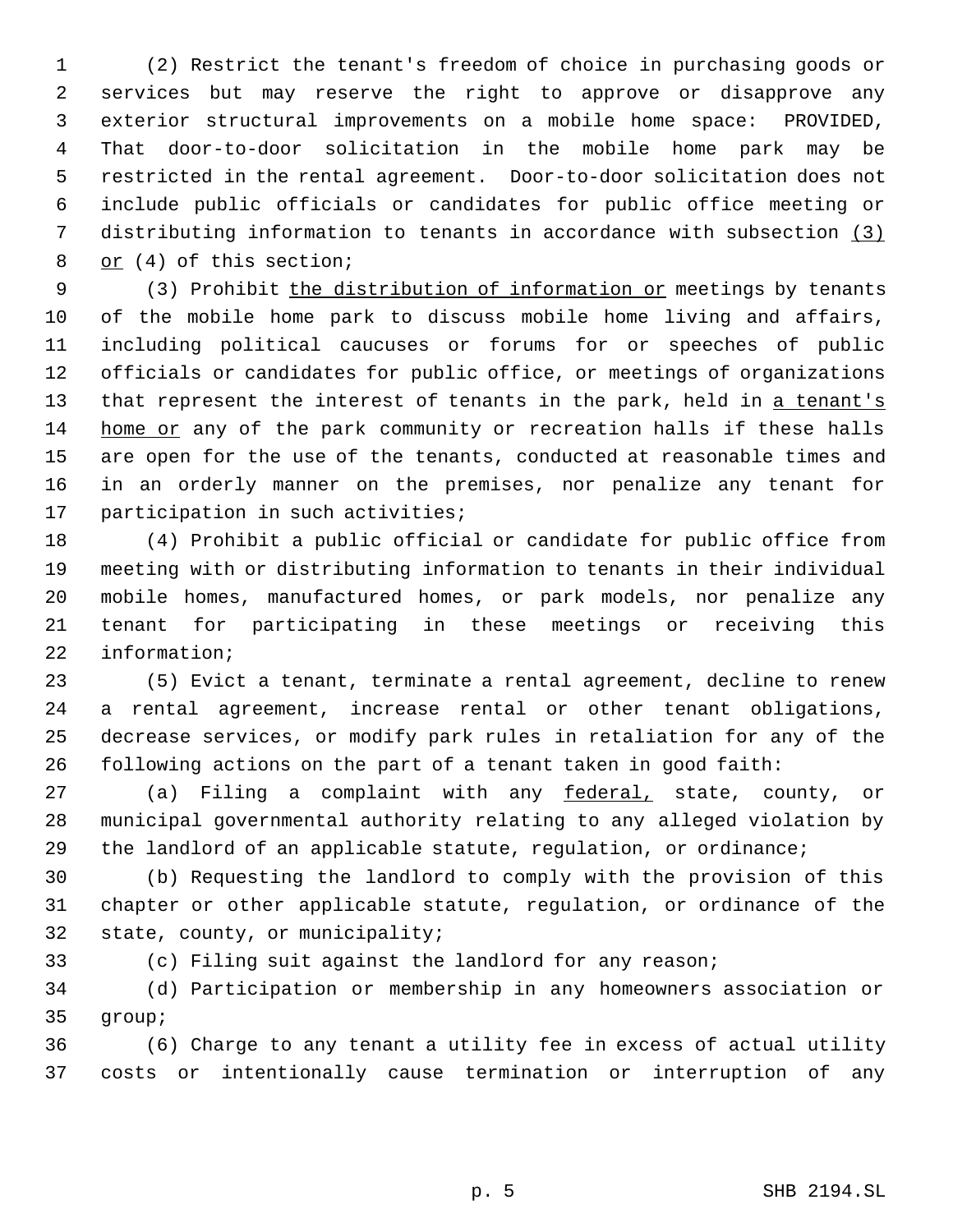tenant's utility services, including water, heat, electricity, or gas, except when an interruption of a reasonable duration is required to make necessary repairs;

 (7) Remove or exclude a tenant from the premises unless this chapter is complied with or the exclusion or removal is under an appropriate court order; or

 (8) Prevent the entry or require the removal of a mobile home, manufactured home, or park model for the sole reason that the mobile home has reached a certain age. Nothing in this subsection shall limit a landlords' right to exclude or expel a mobile home, manufactured home, or park model for any other reason, including but not limited to, failure to comply with fire, safety, and other provisions of local ordinances and state laws relating to mobile homes, manufactured homes, and park models, as long as the action conforms to this chapter or any other relevant statutory provision.

 **Sec. 3.** RCW 59.20.073 and 2003 c 127 s 3 are each amended to read as follows:

 (1) Any rental agreement shall be assignable by the tenant to any person to whom he or she sells or transfers title to the mobile home, manufactured home, or park model.

 (2) A tenant who sells a mobile home, manufactured home, or park model within a park shall notify the landlord in writing of the date of the intended sale and transfer of the rental agreement at least fifteen days in advance of such intended transfer and shall notify the buyer in writing of the provisions of this section. The tenant shall verify in writing to the landlord payment of all taxes, rent, and reasonable expenses due on the mobile home, manufactured home, or park model and 28 mobile home lot. The tenant shall notify the buyer of all taxes, rent, 29 and reasonable expenses due on the manufactured/mobile home or park model and the mobile home lot.

 (3) The landlord shall notify the selling tenant, in writing, of a refusal to permit transfer of the rental agreement at least seven days in advance of such intended transfer.

 (4) The landlord may require the mobile home, manufactured home, or park model to meet applicable fire and safety standards if a state or local agency responsible for the enforcement of fire and safety standards has issued a notice of violation of those standards to the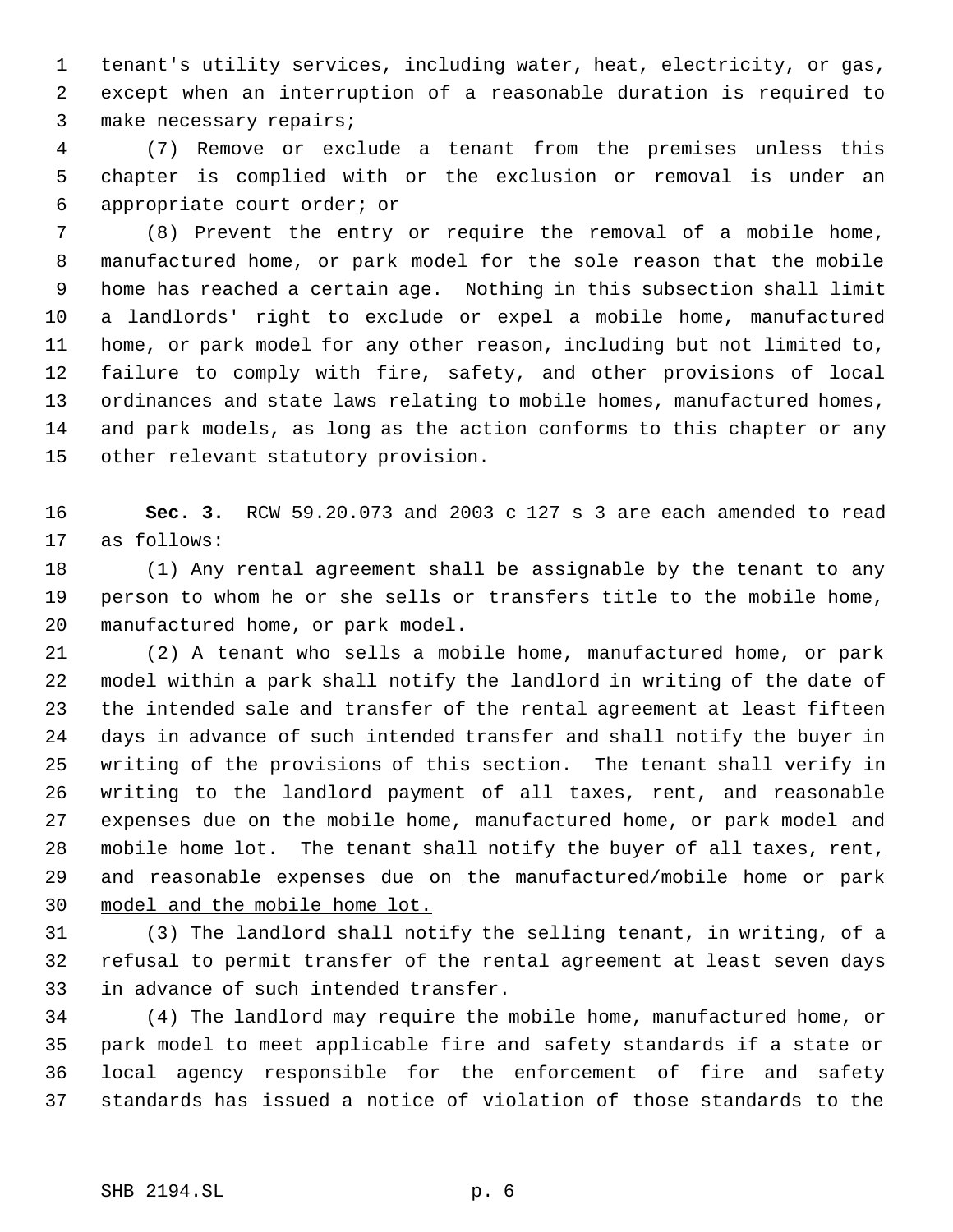tenant and those violations remain uncorrected. Upon correction of the violation to the satisfaction of the state or local agency responsible for the enforcement of that notice of violation, the landlord's refusal to permit the transfer is deemed withdrawn.

 (5) The landlord shall approve or disapprove of the assignment of a rental agreement on the same basis that the landlord approves or disapproves of any new tenant, and any disapproval shall be in writing. Consent to an assignment shall not be unreasonably withheld.

 (6) Failure to notify the landlord in writing, as required under subsection (2) of this section; or failure of the new tenant to make a good faith attempt to arrange an interview with the landlord to discuss assignment of the rental agreement; or failure of the current or new tenant to obtain written approval of the landlord for assignment of the rental agreement, shall be grounds for disapproval of such transfer.

 **Sec. 4.** RCW 59.20.080 and 2003 c 127 s 4 are each amended to read as follows:

 (1) A landlord shall not terminate or fail to renew a tenancy of a tenant or the occupancy of an occupant, of whatever duration except for one or more of the following reasons:

 (a) Substantial violation, or repeated or periodic violations, of  $((the))$  an enforceable rule( $(s)$ ) of the mobile home park as established by the landlord at the inception of the tenancy or as assumed subsequently with the consent of the tenant or for violation of the tenant's duties as provided in RCW 59.20.140. The tenant shall be given written notice to cease the rule violation immediately. The notice shall state that failure to cease the violation of the rule or any subsequent violation of that or any other rule shall result in termination of the tenancy, and that the tenant shall vacate the premises within fifteen days: PROVIDED, That for a periodic violation the notice shall also specify that repetition of the same violation shall result in termination: PROVIDED FURTHER, That in the case of a violation of a "material change" in park rules with respect to pets, tenants with minor children living with them, or recreational facilities, the tenant shall be given written notice under this chapter of a six month period in which to comply or vacate;

(b) Nonpayment of rent or other charges specified in the rental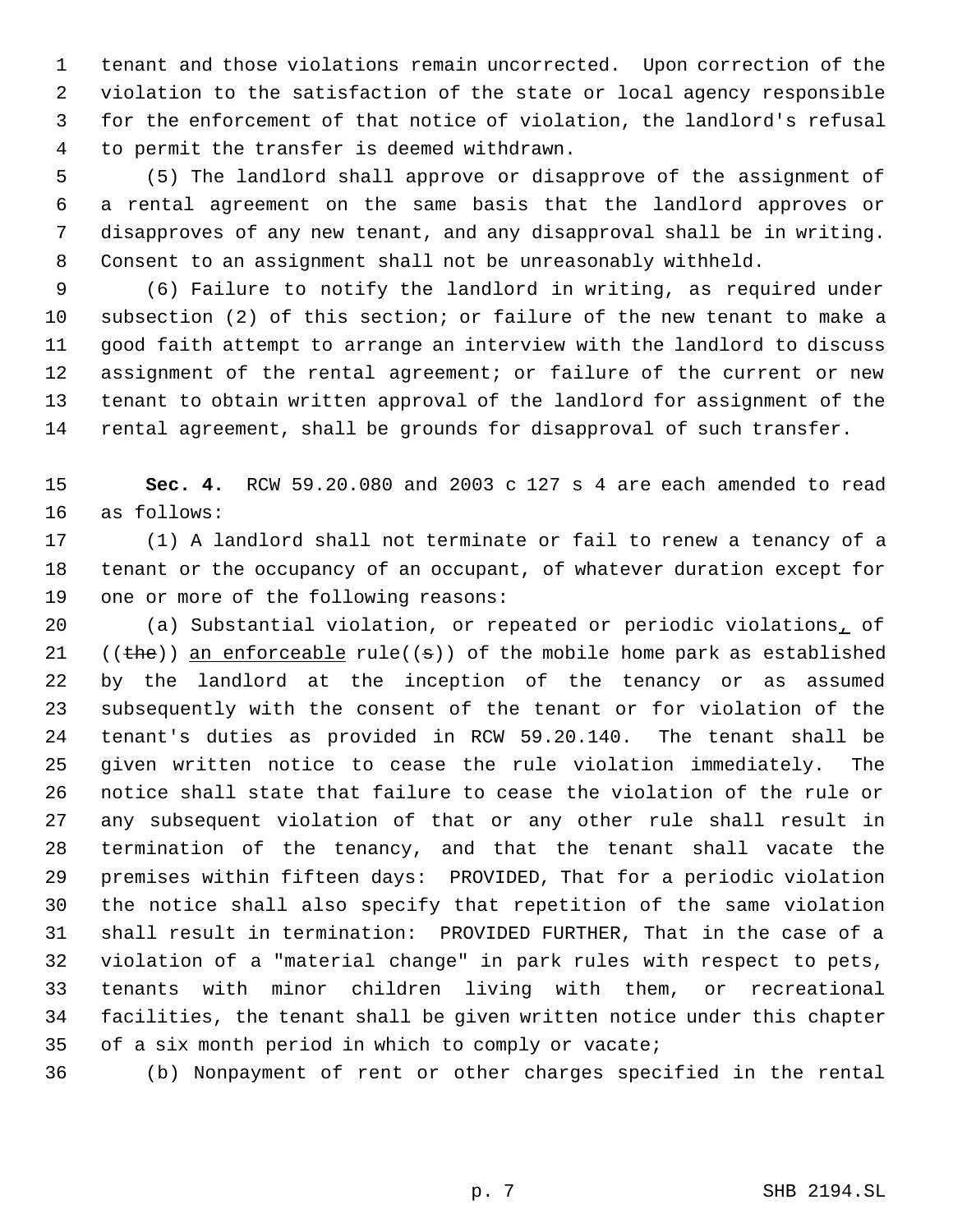agreement, upon five days written notice to pay rent and/or other 2 charges or to vacate;

 (c) Conviction of the tenant of a crime, commission of which threatens the health, safety, or welfare of the other mobile home park tenants. The tenant shall be given written notice of a fifteen day period in which to vacate;

 (d) Failure of the tenant to comply with local ordinances and state laws and regulations relating to mobile homes, manufactured homes, or park models or mobile home, manufactured homes, or park model living within a reasonable time after the tenant's receipt of notice of such noncompliance from the appropriate governmental agency;

 (e) Change of land use of the mobile home park including, but not limited to, conversion to a use other than for mobile homes, manufactured homes, or park models or conversion of the mobile home park to a mobile home park cooperative or mobile home park 16 subdivision((: PROVIDED, That)). The landlord shall give the tenants twelve months' notice in advance of the effective date of such 18 change((, except that for the period of six months following April 28, 1989, the landlord shall give the tenants eighteen months' notice in 20 advance of the proposed effective date of such change));

 (f) Engaging in "criminal activity." "Criminal activity" means a criminal act defined by statute or ordinance that threatens the health, safety, or welfare of the tenants. A park owner seeking to evict a tenant or occupant under this subsection need not produce evidence of a criminal conviction, even if the alleged misconduct constitutes a criminal offense. Notice from a law enforcement agency of criminal activity constitutes sufficient grounds, but not the only grounds, for an eviction under this subsection. Notification of the seizure of illegal drugs under RCW 59.20.155 is evidence of criminal activity and is grounds for an eviction under this subsection. The requirement that any tenant or occupant register as a sex offender under RCW 9A.44.130 32 is grounds for eviction of the sex offender under this subsection. If criminal activity is alleged to be a basis of termination, the park owner may proceed directly to an unlawful detainer action;

 (g) The tenant's application for tenancy contained a material misstatement that induced the park owner to approve the tenant as a resident of the park, and the park owner discovers and acts upon the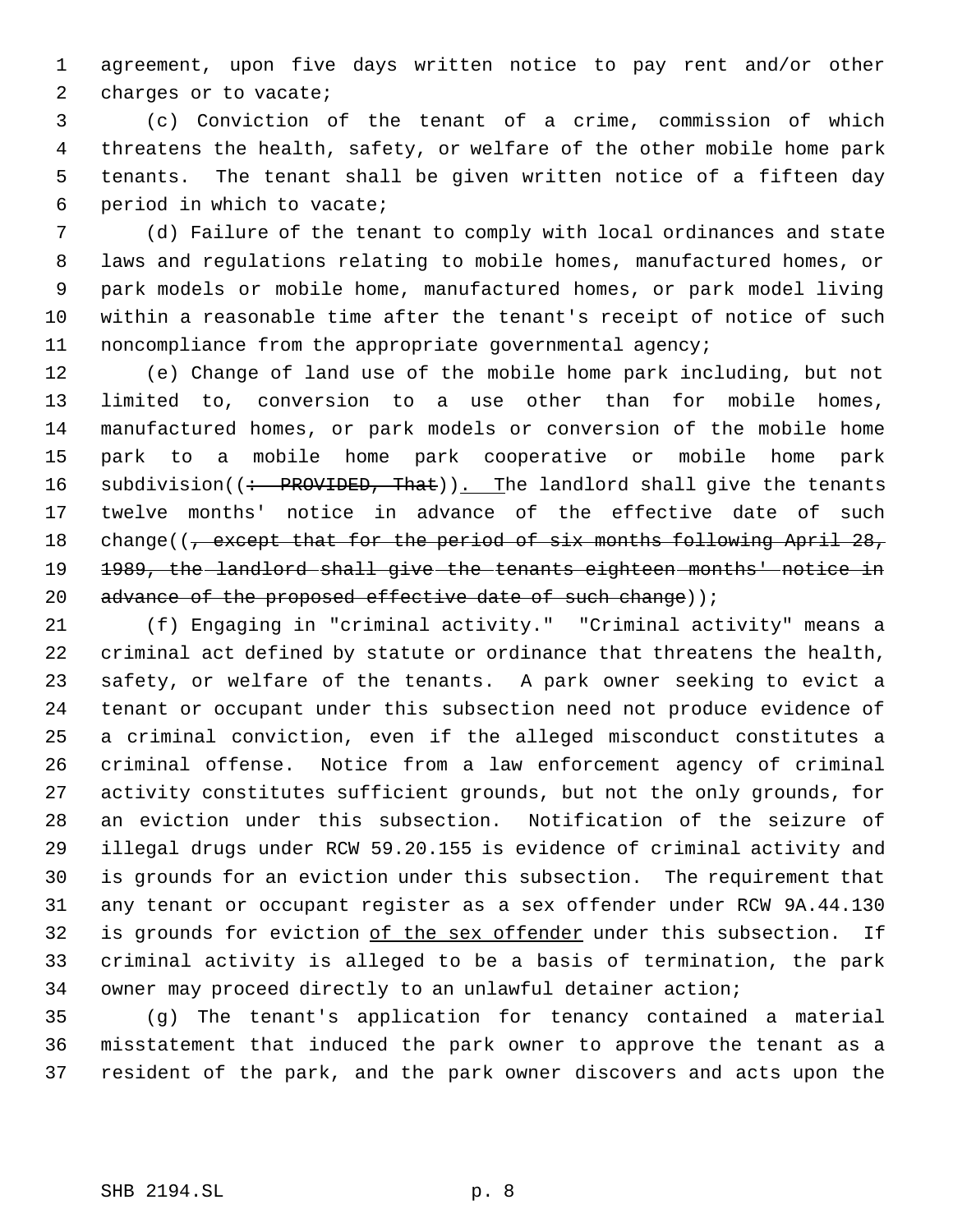misstatement within one year of the time the resident began paying rent;

 (h) If the landlord serves a tenant three fifteen-day notices within a twelve-month period to comply or vacate for failure to comply 5 with the material terms of the rental agreement or an enforceable park 6 rule( $(\pm)$ ). The applicable twelve-month period shall commence on the date of the first violation;

 (i) Failure of the tenant to comply with obligations imposed upon tenants by applicable provisions of municipal, county, and state codes, statutes, ordinances, and regulations, including this chapter. The landlord shall give the tenant written notice to comply immediately. The notice must state that failure to comply will result in termination of the tenancy and that the tenant shall vacate the premises within fifteen days;

 (j) The tenant engages in disorderly or substantially annoying conduct upon the park premises that results in the destruction of the rights of others to the peaceful enjoyment and use of the premises. The landlord shall give the tenant written notice to comply immediately. The notice must state that failure to comply will result in termination of the tenancy and that the tenant shall vacate the premises within fifteen days;

 (k) The tenant creates a nuisance that materially affects the health, safety, and welfare of other park residents. The landlord shall give the tenant written notice to cease the conduct that constitutes a nuisance immediately. The notice must describe the 26 nuisance and state (i) what the tenant must do to cease the nuisance 27 and (ii) that failure to cease the conduct will result in termination of the tenancy and that the tenant shall vacate the premises in five days;

 (l) Any other substantial just cause that materially affects the health, safety, and welfare of other park residents. The landlord shall give the tenant written notice to comply immediately. The notice must describe the harm caused by the tenant, describe what the tenant must do to comply and to discontinue the harm, and state that failure to comply will result in termination of the tenancy and that the tenant shall vacate the premises within fifteen days; or

(m) Failure to pay rent by the due date provided for in the rental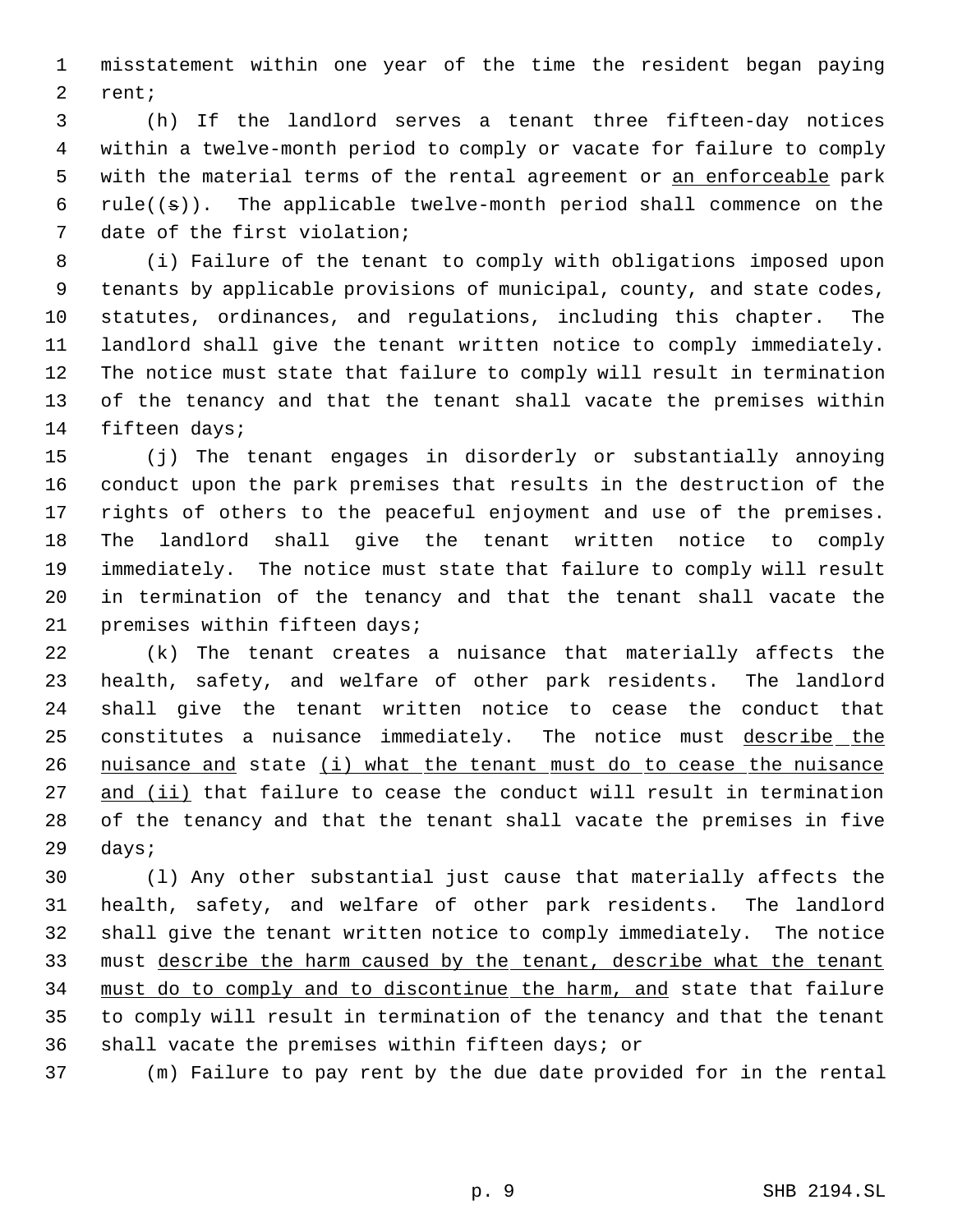agreement three or more times in a twelve-month period, commencing with the date of the first violation, after service of a five-day notice to comply or vacate.

 (2) Within five days of a notice of eviction as required by subsection (1)(a) of this section, the landlord and tenant shall submit any dispute to mediation. The parties may agree in writing to mediation by an independent third party or through industry mediation procedures. If the parties cannot agree, then mediation shall be through industry mediation procedures. A duty is imposed upon both parties to participate in the mediation process in good faith for a period of ten days for an eviction under subsection (1)(a) of this section. It is a defense to an eviction under subsection (1)(a) of this section that a landlord did not participate in the mediation process in good faith.

 (3) Chapters 59.12 and 59.18 RCW govern the eviction of recreational vehicles, as defined in RCW 59.20.030, from mobile home parks. This chapter governs the eviction of mobile homes, manufactured homes, park models, and recreational vehicles used as a primary residence from a mobile home park.

 **Sec. 5.** RCW 59.20.200 and 1984 c 58 s 6 are each amended to read as follows:

 If at any time during the tenancy the landlord fails to carry out the duties required by RCW 59.20.130, the tenant may, in addition to pursuit of remedies otherwise provided the tenant by law, deliver written notice to the landlord, which notice shall specify the property involved, the name of the owner, if known, and the nature of the defective condition. For the purposes of this chapter, a reasonable time for the landlord to commence remedial action after receipt of such notice by the tenant shall be, except where circumstances are beyond the landlord's control;

 (1) Not more than twenty-four hours, where the defective condition is imminently hazardous to life;

 (2) Not more than forty-eight hours, where the landlord fails to 34 provide water ((or heat)), electricity, or sewer or septic service to the extent required under RCW 59.20.130(6);

(3) Subject to the provisions of subsections (1) and (2) of this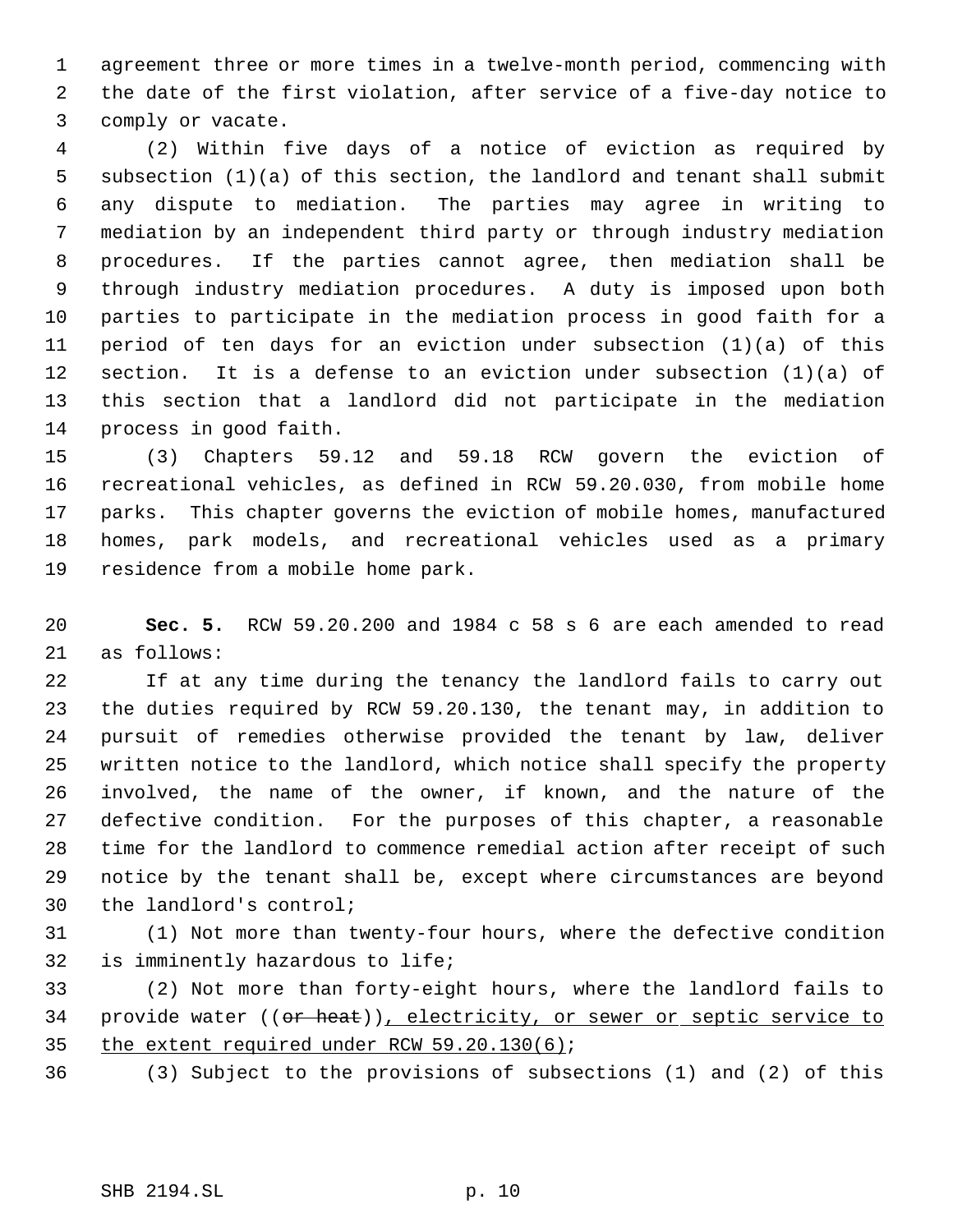section, not more than seven days in the case of a repair under RCW 59.20.130(3);

(4) Not more than thirty days in all other cases.

 In each instance the burden shall be on the landlord to see that remedial work under this section is completed with reasonable promptness.

 Where circumstances beyond the landlord's control, including the availability of financing, prevent the landlord from complying with the time limitations set forth in this section, the landlord shall endeavor to remedy the defective condition with all reasonable speed.

 **Sec. 6.** RCW 59.30.020 and 2011 c 298 s 30 are each reenacted and amended to read as follows:

 The definitions in this section apply throughout this chapter unless the context clearly requires otherwise.

 (1) "Complainant" means a landlord, community owner, or tenant, who has a complaint alleging a violation of chapter 59.20 RCW.

(2) "Department" means the department of revenue.

(3) "Director" means the director of revenue.

 (4) "Landlord" or "community owner" means the owner of a mobile home park or a manufactured housing community and includes the agents of a landlord.

 (5) "Manufactured home" means a single-family dwelling built according to the United States department of housing and urban development manufactured home construction and safety standards act, which is a national preemptive building code. A manufactured home also: (a) Includes plumbing, heating, air conditioning, and electrical systems; (b) is built on a permanent chassis; and (c) can be transported in one or more sections with each section at least eight feet wide and forty feet long when transported, or when installed on the site is three hundred twenty square feet or greater.

 (6) "Manufactured/mobile home" means either a manufactured home or a mobile home.

 (7) "Manufactured/mobile home lot" means a portion of a manufactured/mobile home community designated as the location of one mobile home, manufactured home, or park model and its accessory buildings, and intended for the exclusive use as a primary residence by the occupants of that mobile home, manufactured home, or park model.